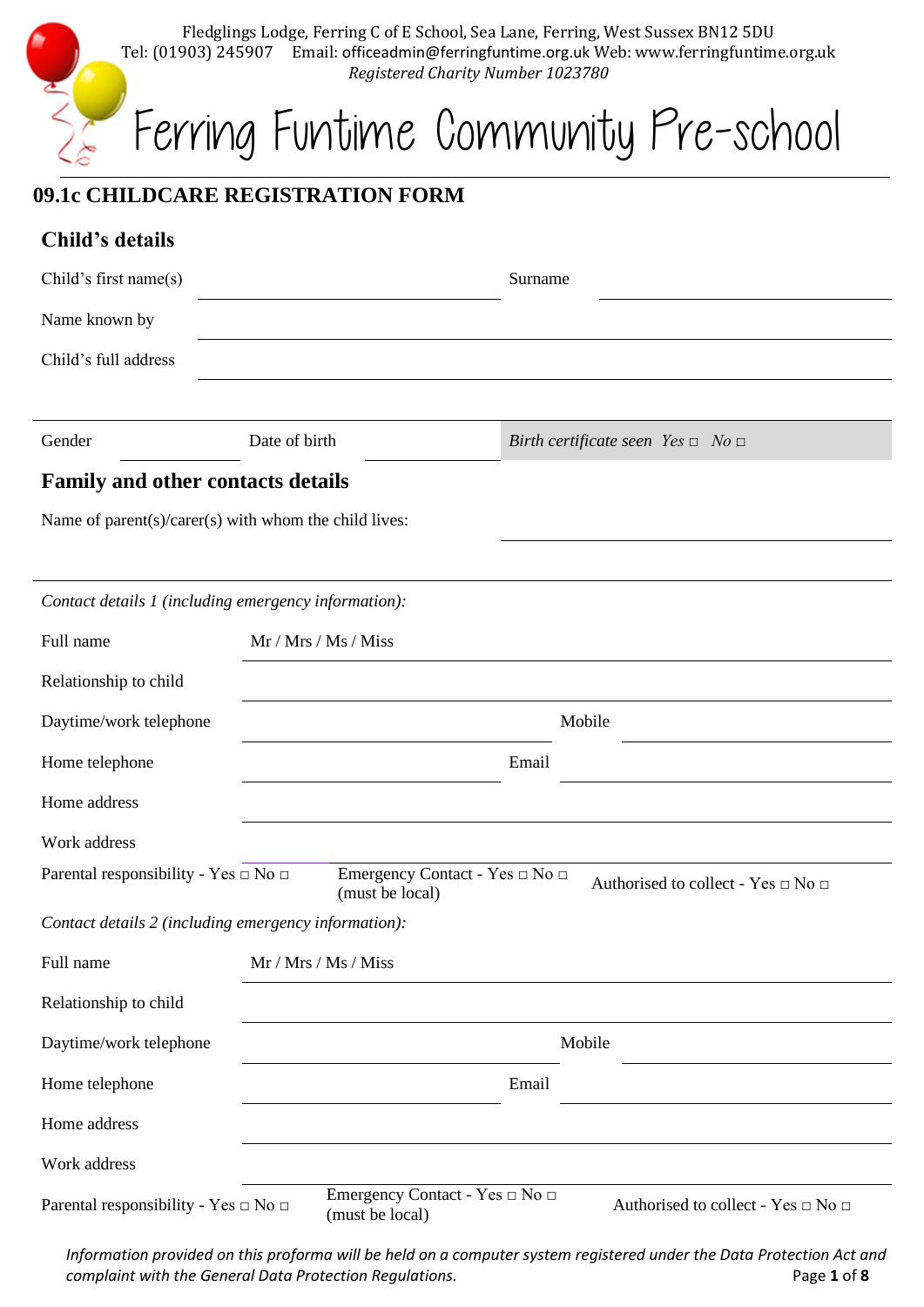*Contact details 3 (including emergency information):*

| Full name                          |                                                | Mr / Mrs / Ms / Miss                                           |                                    |                                                                                                                                                                                                                                                                                                                                                                                 |
|------------------------------------|------------------------------------------------|----------------------------------------------------------------|------------------------------------|---------------------------------------------------------------------------------------------------------------------------------------------------------------------------------------------------------------------------------------------------------------------------------------------------------------------------------------------------------------------------------|
| Relationship to child              |                                                |                                                                |                                    |                                                                                                                                                                                                                                                                                                                                                                                 |
| Daytime/work telephone             |                                                |                                                                |                                    | Mobile                                                                                                                                                                                                                                                                                                                                                                          |
| Home telephone                     |                                                |                                                                | Email                              |                                                                                                                                                                                                                                                                                                                                                                                 |
| Home address                       |                                                |                                                                |                                    |                                                                                                                                                                                                                                                                                                                                                                                 |
| Work address                       |                                                |                                                                |                                    |                                                                                                                                                                                                                                                                                                                                                                                 |
|                                    | Parental responsibility - Yes $\Box$ No $\Box$ | Emergency Contact - Yes $\Box$ No $\Box$<br>(must be local)    |                                    | Authorised to collect - Yes $\Box$ No $\Box$                                                                                                                                                                                                                                                                                                                                    |
|                                    |                                                | Password for the collection of child by authorised persons:    |                                    |                                                                                                                                                                                                                                                                                                                                                                                 |
|                                    | separated and an S8 Order is in place.         |                                                                |                                    | Other person(s) with legal contact To be completed where those persons with parental responsibility are                                                                                                                                                                                                                                                                         |
| Full name                          | Mr / Mrs / Ms / Miss                           |                                                                |                                    |                                                                                                                                                                                                                                                                                                                                                                                 |
| Address                            |                                                |                                                                |                                    |                                                                                                                                                                                                                                                                                                                                                                                 |
| Contact telephone numbers          |                                                |                                                                |                                    |                                                                                                                                                                                                                                                                                                                                                                                 |
| Relationship to child              |                                                |                                                                |                                    |                                                                                                                                                                                                                                                                                                                                                                                 |
|                                    |                                                | What are the contact arrangements that we/need to be aware of? |                                    |                                                                                                                                                                                                                                                                                                                                                                                 |
|                                    |                                                |                                                                |                                    |                                                                                                                                                                                                                                                                                                                                                                                 |
|                                    |                                                |                                                                |                                    |                                                                                                                                                                                                                                                                                                                                                                                 |
| <b>NO ACCESS</b>                   |                                                |                                                                |                                    |                                                                                                                                                                                                                                                                                                                                                                                 |
|                                    | Name<br>Relationship to the child              |                                                                |                                    |                                                                                                                                                                                                                                                                                                                                                                                 |
|                                    |                                                |                                                                |                                    |                                                                                                                                                                                                                                                                                                                                                                                 |
|                                    | Reason: e.g. court order or other?             |                                                                |                                    |                                                                                                                                                                                                                                                                                                                                                                                 |
| Evidence seen Yes $\Box$ No $\Box$ |                                                |                                                                | Copy provided Yes $\Box$ No $\Box$ |                                                                                                                                                                                                                                                                                                                                                                                 |
| given.<br><b>Privacy Notice</b>    |                                                |                                                                |                                    | Ethnicity data gathered monitoring purposes only. Parents are not obliged to give this information. The Privacy policy<br>explains how the data provided in this form will be processed and explains your rights with respect to the information<br>I confirm that I have received a copy of the Privacy Notice and give my consent to the processing of special category data. |
| Signed:                            |                                                |                                                                |                                    | Date:                                                                                                                                                                                                                                                                                                                                                                           |
| White British $\Box$               | Black African □                                | Pakistani □                                                    |                                    | Chinese other $\Box$                                                                                                                                                                                                                                                                                                                                                            |
| White Irish $\Box$                 | Black Caribbean □                              | Indian $\Box$                                                  |                                    | White and Black Caribbean $\Box$                                                                                                                                                                                                                                                                                                                                                |

White other □ Black Other □ Asian other □ White and Black African □

Black British □ Bangladeshi □ Chinese □ White and Black Asian □

Other please state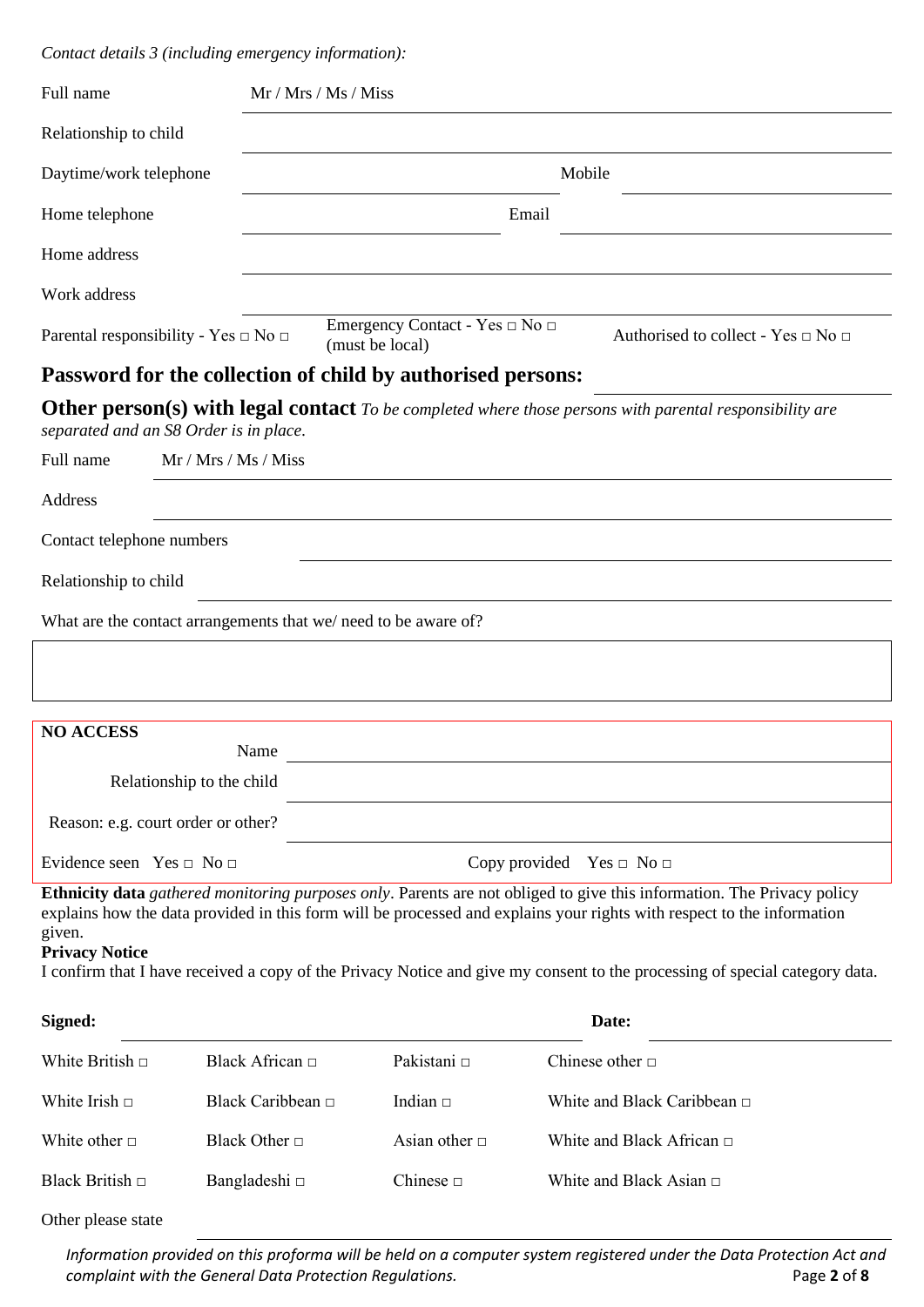# **Medical Details**

| Has your child received the following immunisations? Please confirm and provide date of immunisations given. |                                                                |                          |       |
|--------------------------------------------------------------------------------------------------------------|----------------------------------------------------------------|--------------------------|-------|
| 2 months old                                                                                                 | 5-in-1 (DTaP/IPV/Hib) vaccine - diphtheria, tetanus, pertussis | $Yes \Box No \Box$       | Date: |
|                                                                                                              | (whooping cough), polio and Haemophilus influenzae type b      |                          |       |
|                                                                                                              | (Hib);                                                         |                          |       |
|                                                                                                              | Pneumococcal (PCV) vaccine.                                    | $Yes \Box No \Box$       | Date: |
|                                                                                                              | Rotavirus vaccine.                                             | $Yes \Box No \Box$       | Date: |
|                                                                                                              | Meningitis B vaccine                                           | $Yes \Box No \Box$       | Date: |
| 3 months old                                                                                                 | 5-in-1 (DTaP/IPV/Hib) vaccine, second dose                     | $Yes \Box No \Box$       | Date: |
|                                                                                                              | Meningitis C vaccine.                                          | $Yes \Box No \Box$       | Date: |
|                                                                                                              | Rotavirus, second dose.                                        | $Yes \Box No \Box$       | Date: |
| 4 months old                                                                                                 | 5-in-1 (DTaP/IPV/Hib) vaccine, third dose                      | $Yes \Box No \Box$       | Date: |
|                                                                                                              | Pneumococcal (PCV) vaccine, second dose.                       | $Yes \Box No \Box$       | Date: |
|                                                                                                              | Meningitis B vaccine, second dose                              | $Yes \Box No \Box$       | Date: |
| <b>Between 12 and</b>                                                                                        | Hib/Men C booster, given as a single jab containing meningitis | $Yes \Box No \Box$       | Date: |
| 13 months old                                                                                                | C (second dose) and Hib (fourth dose)-                         |                          |       |
|                                                                                                              | MMR vaccine – mumps, measles and rubella.                      | $Yes \Box No \Box$       | Date: |
|                                                                                                              | Pneumococcal (PCV) vaccine, third dose.                        | $Yes \Box No \Box$       | Date: |
|                                                                                                              | Meningitis B, third dose.                                      |                          |       |
| Eligible pediatric                                                                                           | Flu vaccine (annual)                                           | $Yes \Box No \Box$       | Date: |
| age groups                                                                                                   |                                                                |                          |       |
| 3 years and 4                                                                                                | MMR vaccine, second dose – mumps, measles and rubella.         | No <sub>□</sub><br>Yes ⊡ | Date: |
| months to 5 years                                                                                            | 4-in-1 (DTaP/IPV) pre-school booster - diphtheria, tetanus,    | $Yes \Box No \Box$       | Date: |
|                                                                                                              | pertussis (whooping cough) and polio.                          |                          |       |

*Has the child's health record book been seen to confirm immunisation dates? Yes □ No □*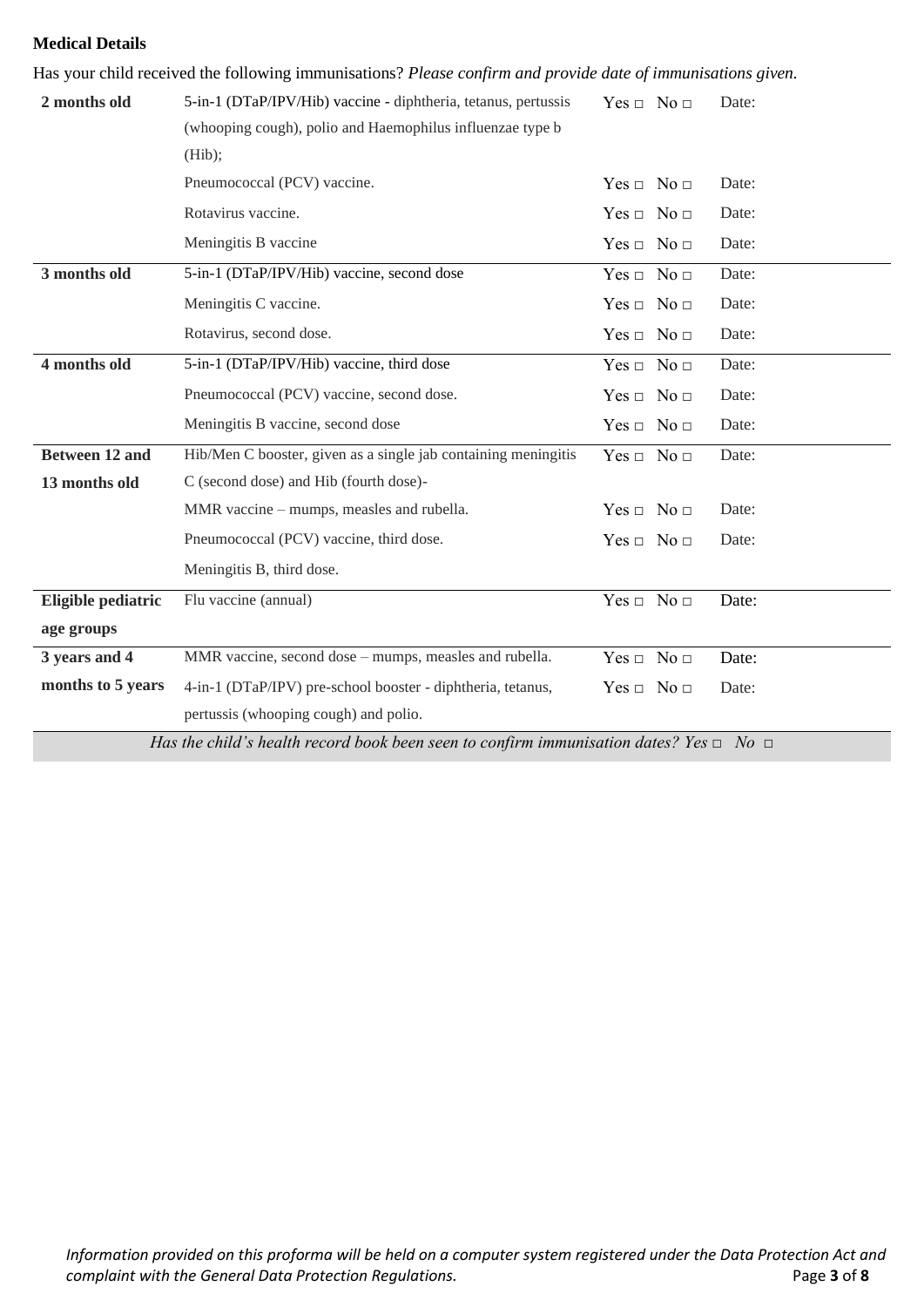# **Health & Development**

Was your child born prematurely? Yes  $\Box$  No  $\Box$  If so how many weeks early?

Does your child have any on-going medical conditions? Yes  $\Box$  No  $\Box$ 

*If yes, please specify:*

If yes, please specify which external agencies are involved e.g. Paediatrician, Consultant, Dietician, Speech and Language Therapist, etc:

Does your child require a health care plan? Yes □ No □

Does your child have care or mobility needs that may mean they are eligible for, or are in receipt of Disability Living

Allowance? Yes  $\Box$  No  $\Box$ 

*Notes:*

Do you have any concerns about your child's learning and development? Yes  $\Box$  No  $\Box$ 

*Notes:*

Is your child known to have any allergies or food intolerances? Yes  $\Box$  No  $\Box$ 

*If yes, please specify:*

*A risk assessment will be completed and kept on the child's file for any known allergies or food intolerance as mentioned above.*

Does your child have any dietary requirements? Yes □ No □

*If yes, please specify:*

#### **Two year old progress check / Integrated health check**

As per the requirements of the Early Years Foundation Stage we will complete a progress check on your child between the ages of 24-36 months. We will ask you to be involved in completing the check and to share it with your child's health visitor. Please note that where a local authority has arrangements in place, we complete an integrated check with your and your child's health visitor.

If your child is aged between 24-36 months, has a two-year-old progress check already been completed for your child?

 $Yes \Box No \Box$ 

Setting completing check Date completing check Date completed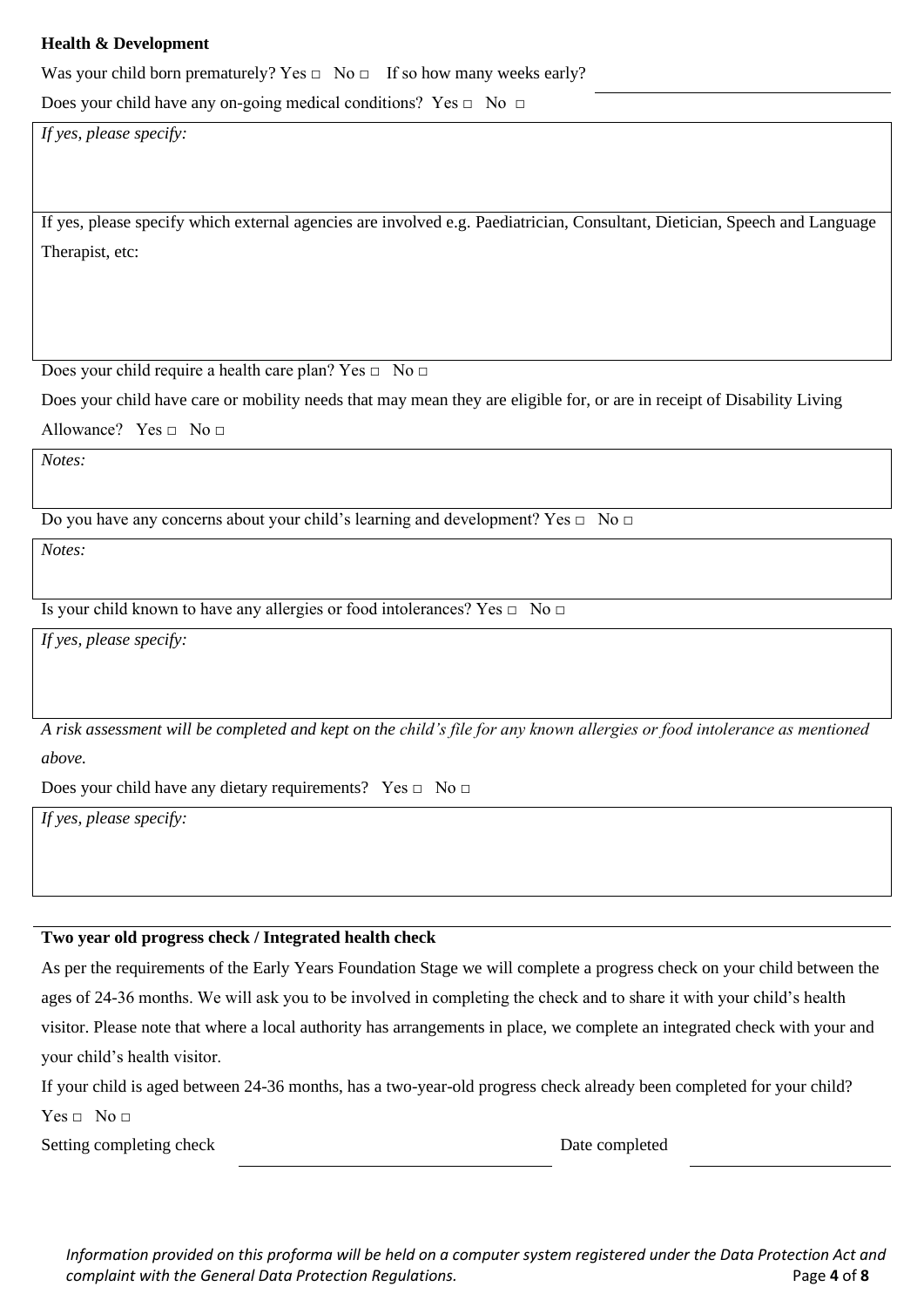# **Details of professionals involved with your child**

| $GP - Doctors$ Surgery<br>Name                                       | Telephone                                                                                                                |
|----------------------------------------------------------------------|--------------------------------------------------------------------------------------------------------------------------|
| Address                                                              |                                                                                                                          |
|                                                                      |                                                                                                                          |
| Health Visitor (if applicable)                                       |                                                                                                                          |
| Name                                                                 | Telephone                                                                                                                |
| Address                                                              |                                                                                                                          |
| Social Care Worker (if applicable)                                   |                                                                                                                          |
| Name                                                                 | Telephone                                                                                                                |
| Address                                                              |                                                                                                                          |
|                                                                      |                                                                                                                          |
|                                                                      | What is the reason for the involvement of the social care department with your family? NB If the child has a child       |
|                                                                      | protection plan, make a note here, but do not include details. We will ensure these details are obtained from the social |
| care worker named above and keep these securely in the child's file. |                                                                                                                          |
|                                                                      |                                                                                                                          |
| Dentist (if applicable)                                              |                                                                                                                          |
| Name                                                                 | Telephone                                                                                                                |
| Address                                                              |                                                                                                                          |
|                                                                      |                                                                                                                          |
| Any other professional who has regular contact with the child        |                                                                                                                          |
| Name 1                                                               | Role                                                                                                                     |
| Agency                                                               | Telephone                                                                                                                |
| Address                                                              |                                                                                                                          |
| Name 2                                                               | Role                                                                                                                     |
| Agency                                                               | Telephone                                                                                                                |
| Address                                                              |                                                                                                                          |
|                                                                      |                                                                                                                          |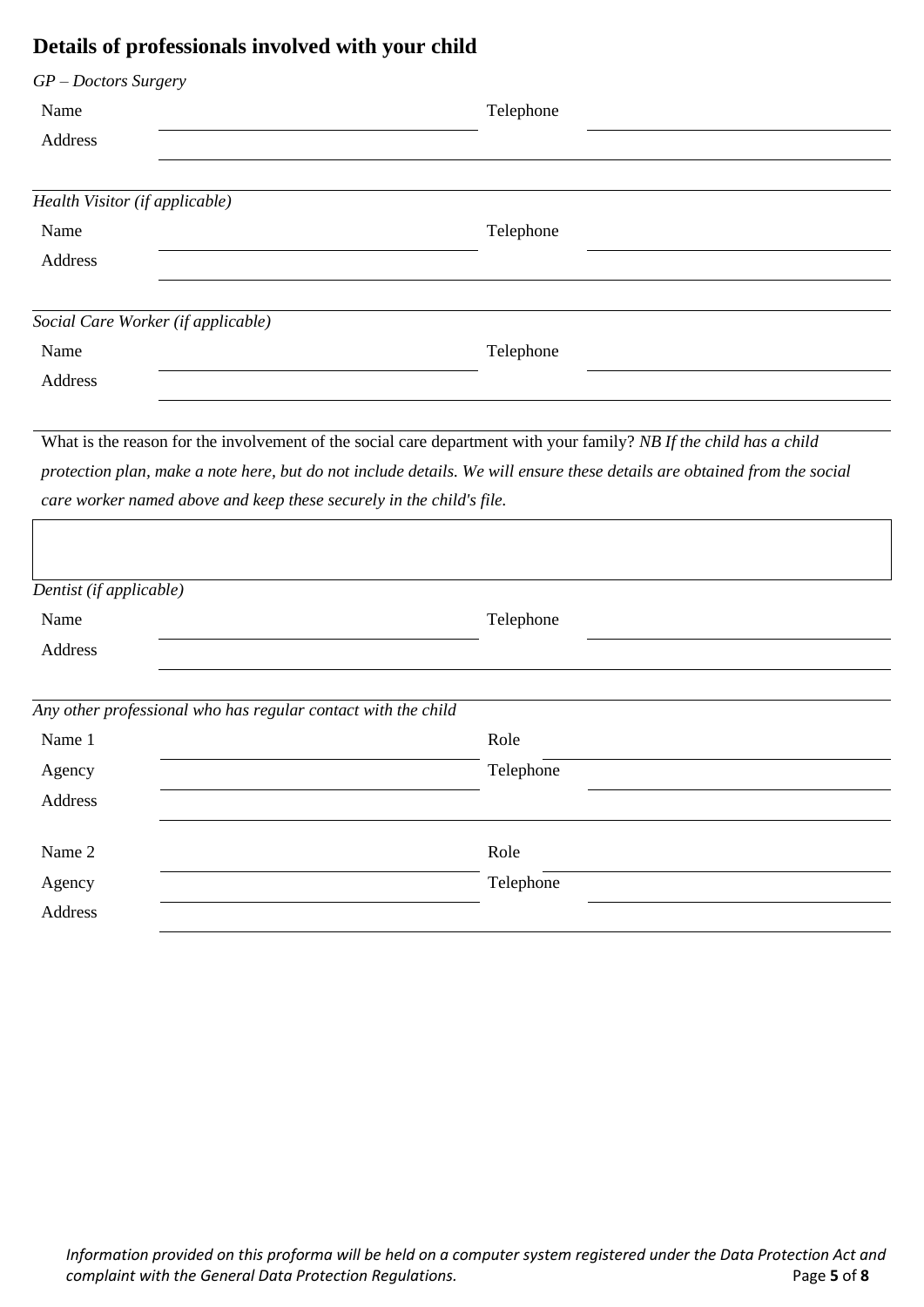# **Parental permissions**

Childs Full Name DOB.

## *E:Safety (staff & children)*

There are procedures in place that govern the use of IT equipment on site. Where tablets or similar are used by staff to records children's' learning and development or as a management tool, a risk assessment it completed and only equipment owned by the Pre-School is used. Visitors to the setting using IT equipment, such as Ofsted or Social Care, are advised of the procedure for its use and must seek prior permission from the setting manager.

In some instances, children will use ICT equipment to promote their learning and development under the supervision of staff. Children do not normally have access to the internet and never have unsupervised access to the internet.

I give permission for my child to use ICT equipment for the purposes stated above. I understand that there are procedures and risk assessments in place to govern its use and that staff and visitors may also use ICT equipment to record and monitor children's learning and development.

| Signed       | Date |  |
|--------------|------|--|
| Printed name |      |  |

#### *Emergency treatment declaration*

In the event of an accident or emergency involving my child I understand that every effort will be made to contact me immediately. Emergency services will be called as necessary and I understand my child may be taken to hospital accompanied by a senior member of staff for emergency treatment and that health professionals are responsible for any decisions on medical treatment in my absence.

| Signed                                                                                                                                    | Date |
|-------------------------------------------------------------------------------------------------------------------------------------------|------|
| Printed name                                                                                                                              |      |
| Suncream                                                                                                                                  |      |
| I give permission for staff to administer; suncream supplied by the setting $\Box$ / supplied by myself $\Box$                            |      |
| Signed                                                                                                                                    | Date |
| Printed name                                                                                                                              |      |
| Nappy/Toilet Assistance<br>I give permission for staff to assist my child with any nappy changes or toilet routines if and when required. |      |
| Signed                                                                                                                                    | Date |
| Printed name                                                                                                                              |      |

*Information provided on this proforma will be held on a computer system registered under the Data Protection Act and complaint with the General Data Protection Regulations.* Page **6** of **8**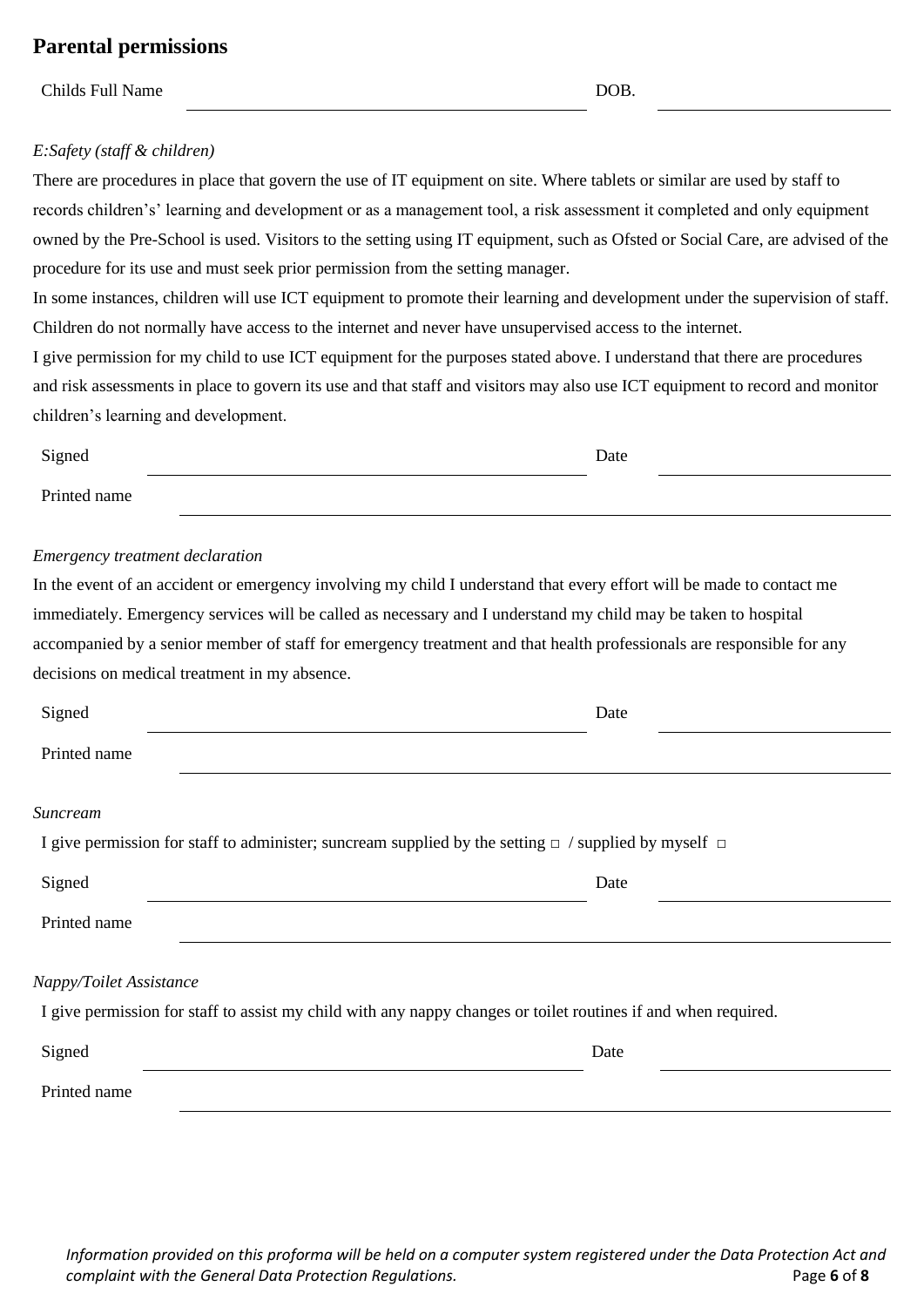## *Photographs*

To record aspects of our curriculum and for children's individual development, staff often take photographs or videos of children during their play. Only equipment supplied by us is used for this purpose and images taken are for display and for your child's learning records. We may be able to supply duplicates if requested, although this might incur a small charge to cover our costs. Images are saved and stored on our equipment securely and only kept for the period your child is with us. If we wish to use any images of your child for publicity or marketing purposes, we will seek your written consent for each image we wish to use. **We also like to use photos for our newsletters, these are given out as hardcopies and uploaded to our website**. Please make you preferences known below by ticking the appropriate boxes.

I give permission for my child to have his/her photo to be taken, or to be videoed for use in;

| preschool walls $\Box$ | development records $\square$ | newsletters $\Box$ |      |
|------------------------|-------------------------------|--------------------|------|
|                        |                               |                    |      |
| Signed                 |                               |                    | Date |
| Printed name           |                               |                    |      |

#### *Animals*

We may occasionally have supervised visits of animals to our setting. We will ensure that our pets are healthy and are inoculated as appropriate and that animals showing signs of disease are treated. Risk assessments will be carried out for visiting animals and will be made available to parents on request. Please state here any known allergies or aversion your child has to animals.

#### *Transfer of records*

With your consent we will transfer your child's records to the receiving school when they leave our setting. This will enable the school to continue to effectively manage any special education, health or medical needs, and to continue with ther development.

I agree for my child's records to be transferred to their receiving school.

| Date |
|------|
|      |

Printed name